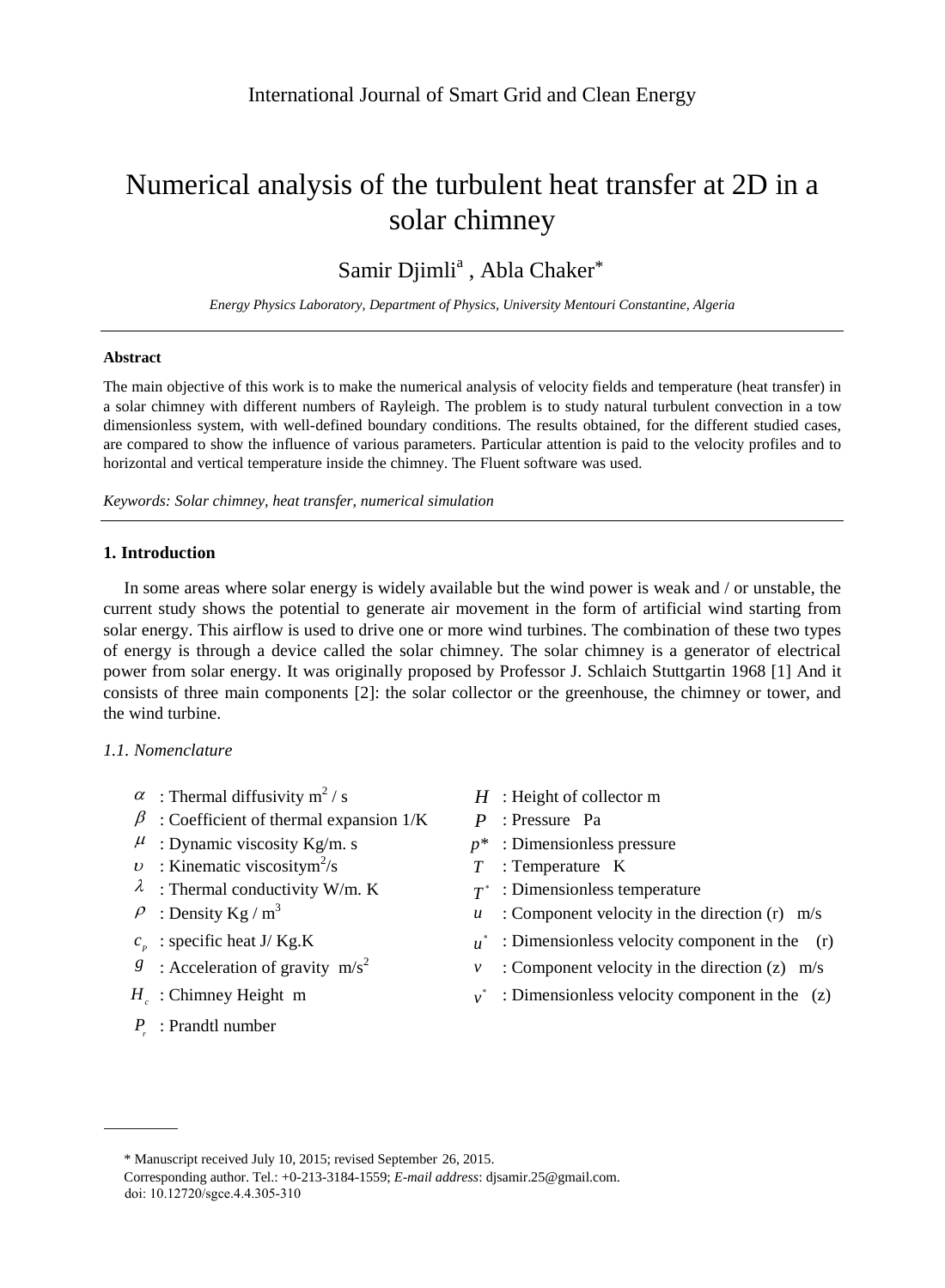#### **2. Mathematical Model and Boundary Conditions**

We consider that the geometry of the solar chimney consists of two cylindrical cavities which are open and superimposed on each other (the chimney and collectors). The geometry and dimensions of this system are illustrated in Fig. 1. The characteristics of the rotational symmetry of the cylinder makes the solution two-dimensional (depends only on r and z). Then, the geometry of the solar chimney is as shown in Fig. 2.



Fig. 1. Solar chimney dimensions.



Fig. 2. Two-dimensional geometric of the solar chimney with boundary conditions

The flow of incompressible Newtonian fluid in the stationary two-dimensional case is governed by the basic equations which are: continuity equation, Navier-Stokes and energy equation [3]-[5].

The used dimensionless variables are:

$$
u^* = \frac{u}{U_0} = u\frac{H}{\alpha}, v^* = \frac{v}{U_0} = v\frac{H}{\alpha}, p^* = \frac{p}{P_0} = \frac{P}{\rho U_0^2}, T^* = \frac{T - T_0}{T_1 - T_0}, r^* = \frac{r}{H}
$$

Continuity equation:

$$
\frac{u^*}{r^*} + \frac{\partial u^*}{\partial r^*} + \frac{\partial v^*}{\partial z^*} = 0
$$
\n(1)

Linear r-momentum conservation:

$$
u^* \frac{\partial u^*}{\partial r^*} + v^* \frac{\partial u^*}{\partial z^*} = -\frac{\partial P^*}{\partial r^*} + \Pr\left(\frac{u^*}{r^{*2}} + \nabla^2 u^*\right)
$$
\n(2)

Linear z-momentum conservation: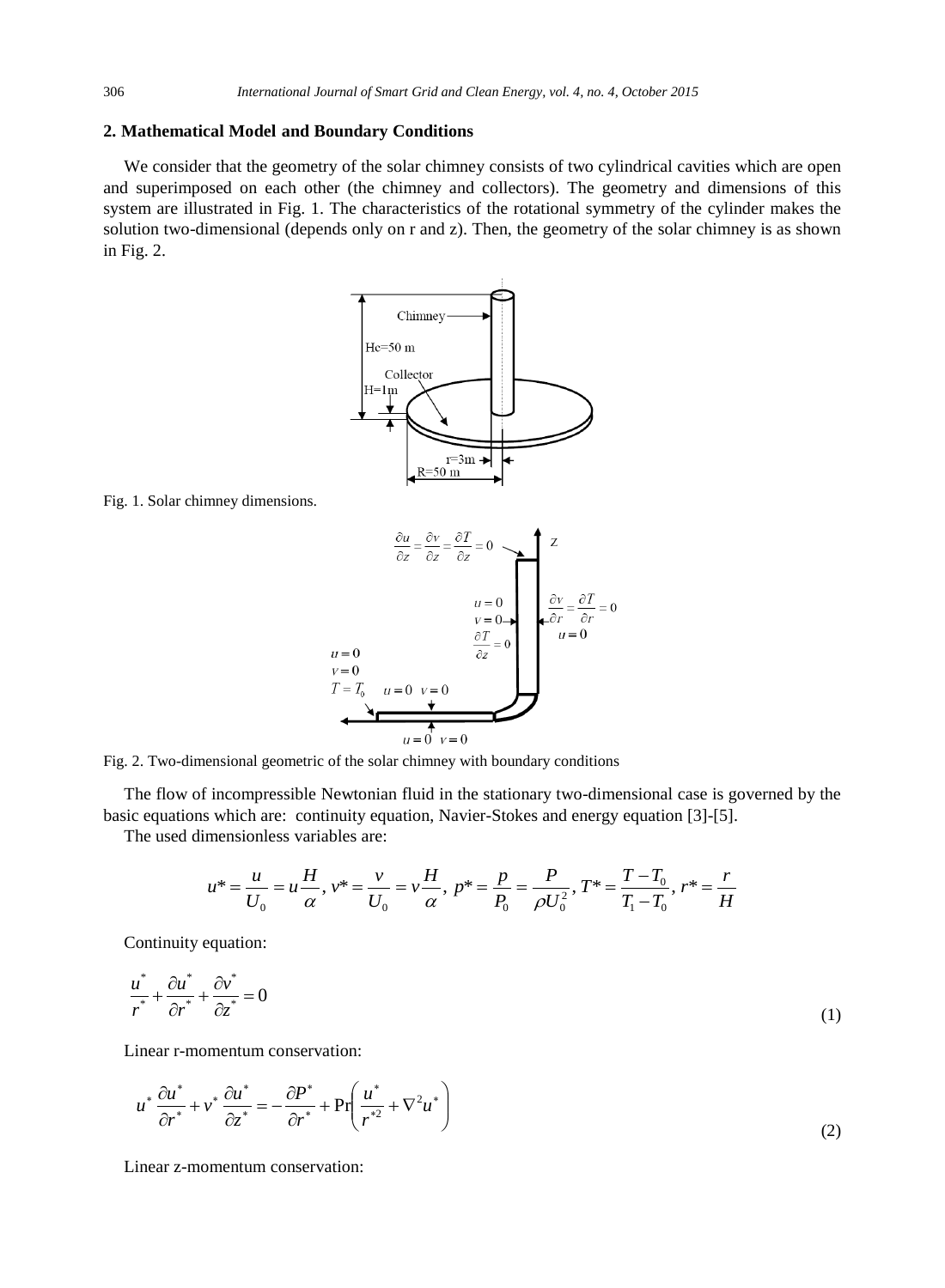*Samir Djimli et al.: Numerical analysis of the turbulent heat transfer at 2D in a solar chimney* 307

$$
u^* \frac{\partial v^*}{\partial r^*} + v^* \frac{\partial v^*}{\partial z^*} = -\frac{\partial P^*}{\partial z^*} + \Pr(\nabla^2 v^*) + Ra. \Pr{T^*}
$$
\n(3)

Energy equation:

$$
u^* \frac{\partial T^*}{\partial r^*} + v^* \frac{\partial T^*}{\partial z^*} = \nabla^2 T^* \tag{4}
$$

The Rayleigh number and Prandtl characterizing the problem are expressed by the equations:

$$
Ra = \frac{g \beta \Delta \text{TH}^3}{\alpha \nu}, \ Pr = \frac{\nu}{\alpha}
$$

The utilized turbulence model is  $k - \varepsilon$ . The equation of turbulent kinetic energy is:

$$
\frac{\partial k}{\partial t} + \overline{u}_k \frac{\partial k}{\partial x_k} = \frac{\partial}{\partial x_k} \left[ \left( v + \frac{C_u k^2}{\sigma_k \varepsilon} \right) \frac{\partial k}{\partial x_k} \right] + \frac{C_u k^2}{\varepsilon} \left( \frac{\partial \overline{u}}{\partial x_k} + \frac{\partial \overline{u}_k}{\partial x_i} \right) \frac{\partial \overline{u}_i}{\partial x_k} - \varepsilon \tag{5}
$$

The equation for the dissipation of turbulent kinetic energy is:







Fig. 4. Comparison of dimensionless isothermal lines: (a) toufik chergui and al [6], (b) our results.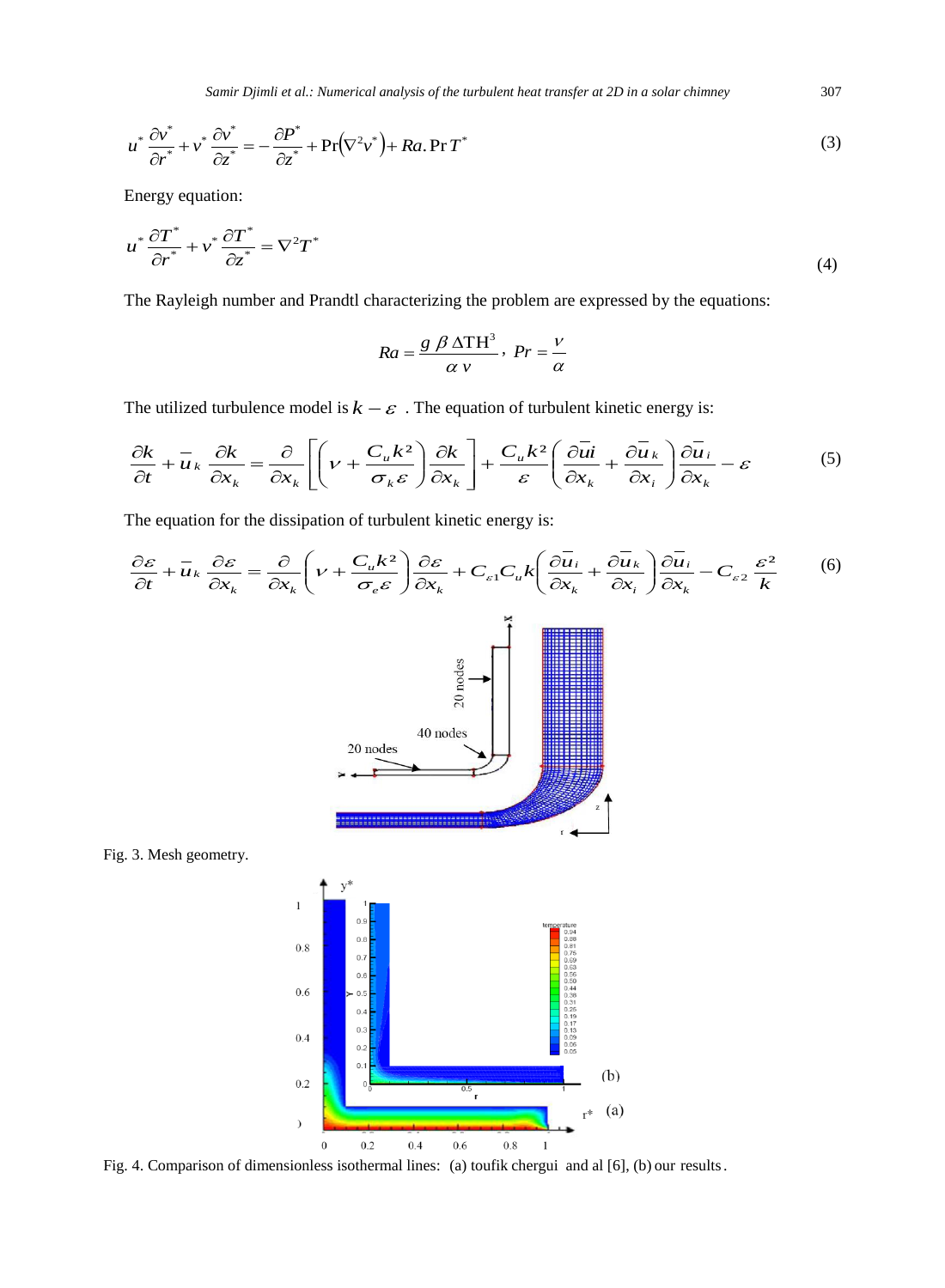As shown in Fig. 3, double rations have been used, for the mesh, to refine much area calculation. As for the energy equation, the convergence criterion is  $10^{-6}$ , and  $10^{-3}$  for the other equations. To validate our simulations, our results have been compared with those of Toufik Chergui and al [6] Fig. 4.



Fig. 5. Dimensionless isothermal lines for:  $Ra = 1.14*10^9$ .



Fig. 6. Dimensionless isothermal lines for:  $Ra = 3.42*10^9$ .



Fig. 7. Dimensionless isothermal lines for:  $Ra = 7.98*10^9$ .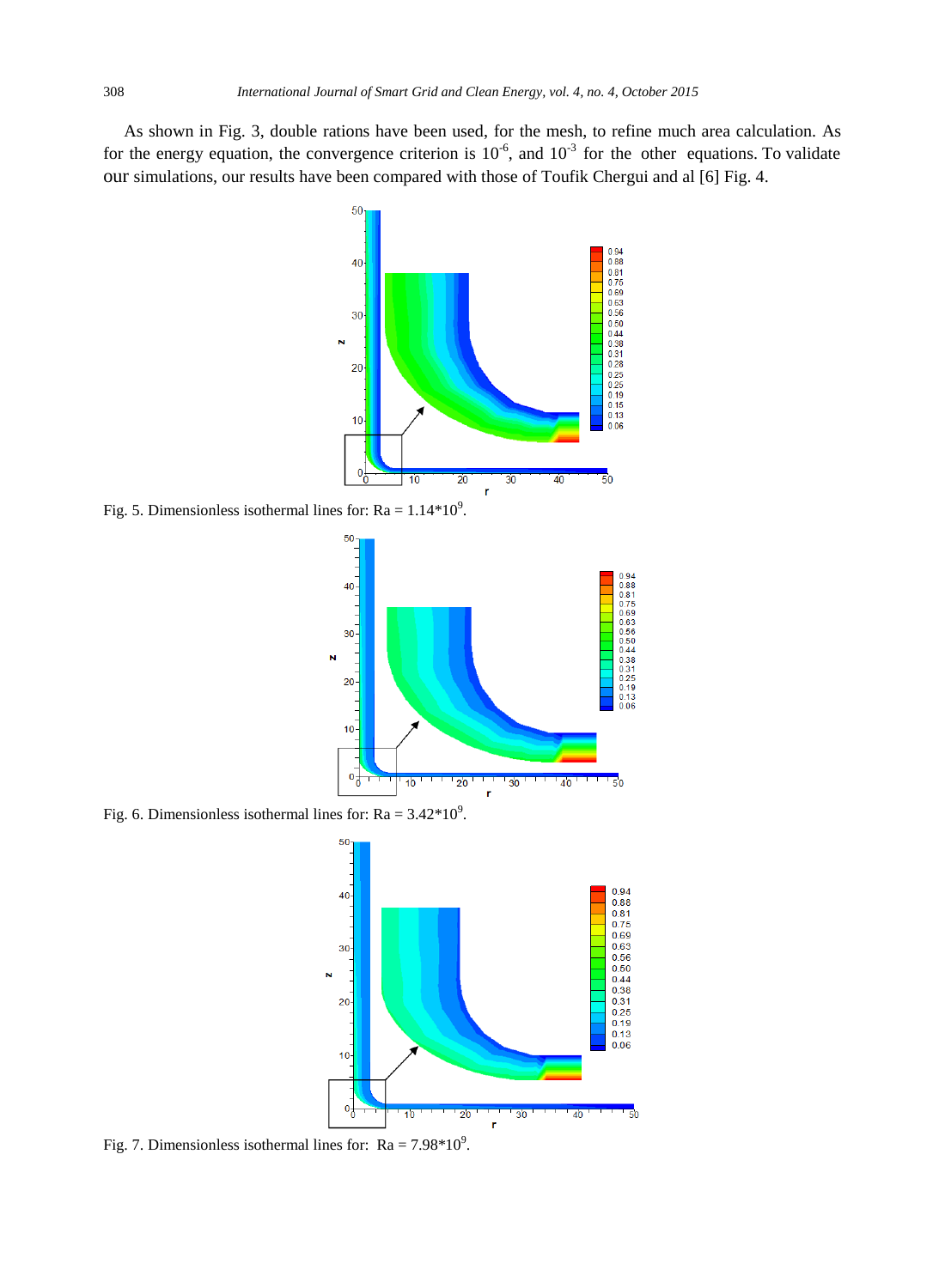

Fig. 8. Dimensionless isothermal lines for:  $Ra = 1.03*10^{10}$ .

#### **3. Results and Discussion**

In the case of natural convection, the dimensionless equations show that the Prandtl numbers and the Rayleigh control the flow. [7] Thus, to study this transfer mode, simply change the Rayleigh number.

The present study focuses on air flow  $(Pr = 0.71)$  for turbulent flow [6] Fig. 5, Fig. 6, Fig. 7 and Fig. 8 show the dimensionless isothermal lines for Rayleigh numbers equal to  $1.14*10^9$ ,  $3.42*10^9$ ,  $7.98*10^9$  and  $1.03*10^{10}$  respectively. The maximum temperature is located near the ground in the collector due to heat transfer exchange between this surface and the airflow beneath the cover. Notice that the temperature increases with Rayleigh numbers Fig. 9 [7], [8].



Fig. 9. Temperature profiles at  $Z = 0.5$  of collector radius for different numbers of Ra.



Fig. 10. Velocity profiles at  $Z = 0.5$  of collector radius for different numbers of Ra.

Fig. 9 and Fig. 10 show the profiles of temperature and velocity at mid-height of the collectors  $(z = 0.5)$